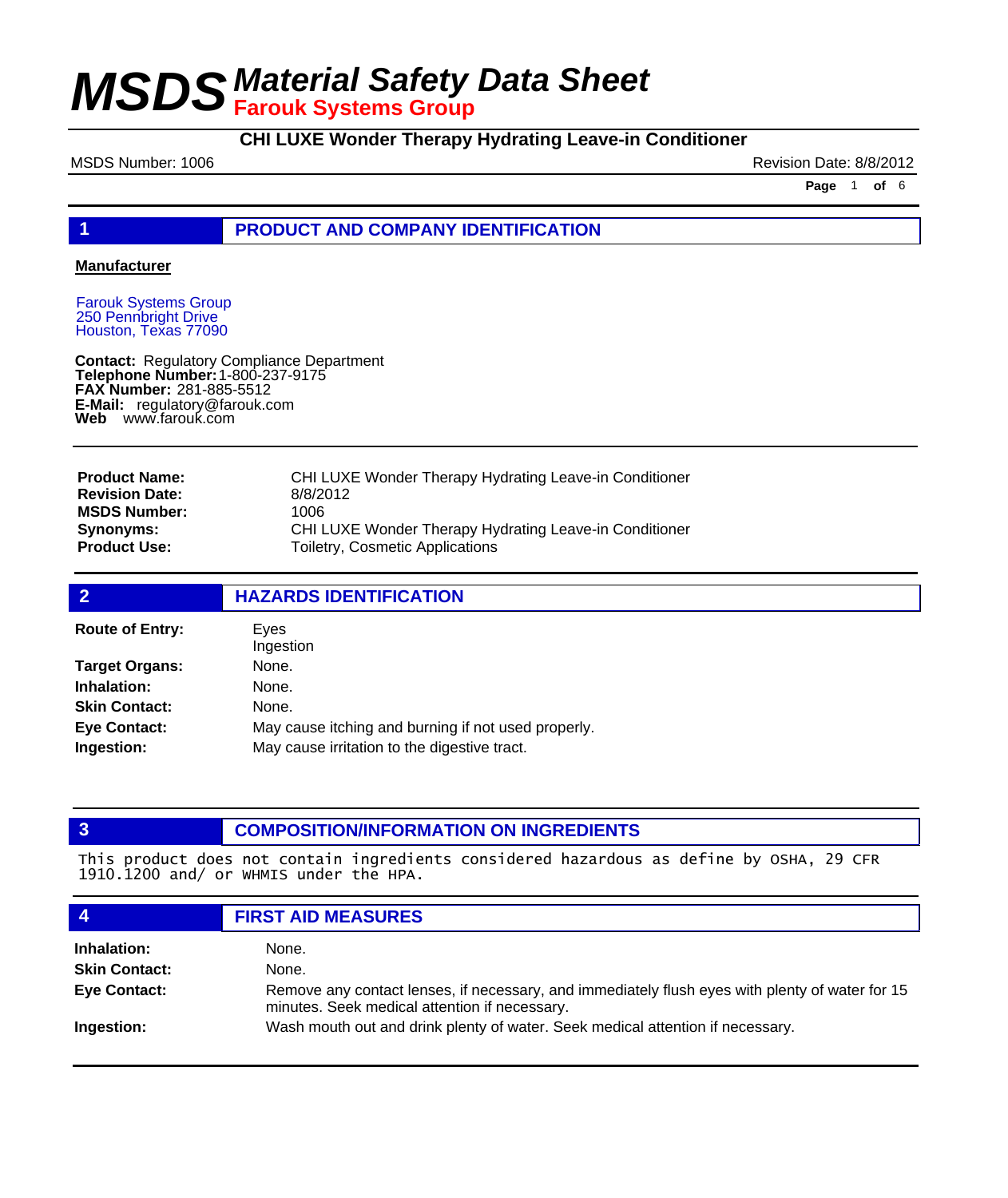**CHI LUXE Wonder Therapy Hydrating Leave-in Conditioner**

MSDS Number: 1006 **Revision Date: 8/8/2012** Revision Date: 8/8/2012

**Page** 2 **of** 6

**5 FIRE FIGHTING MEASURES**

FLASHPOINT AND METHOD: Not applicable FLAMMABLE LIQUIDS: None. AUTO IGNITION TEMP: None FLAMMABLE CLASS: None. BURNING RATE OF SOLID:

Not available

GENERAL HAZARDS: Evacuate personnel downwind of fire to avoid inhalation of fumes and smoke.

EXTINGUISHING METHODS: Chemical type foam, CO2(Carbon Dioxide), Dry Chemical, Water Fog

HAZARDOUS COMBUSTION PRODUCTS: None.

FIRE FIGHTING PROCEDURES: This product is not flammable.However, hazardous decomposition and combustion products may be formed in a fire situation. Cool exposed containers with water spray to prevent overheating.

FIRE FIGHTING EQUIPMENT: Respiratory and eye protection are required for fire fighting personnel. Full protective equipment (Bunker Gear) and self contained breathing apparatus (SCBA) should be used for all indoor fires and significant outdoor fires. For small outdoor fires, which may be easily extinguished with a portable fire extinguisher, use of a SCBA may not be needed.

#### **6 ACCIDENTAL RELEASE MEASURES**

SMALL SPILL: When a spill occurs, use absorbent material on the substance. Dispose of the material according to all local, state and federal regulations. Always use an absorbent material when cleaning up a spill.

ENVIRONMENTAL PRECAUTIONS: Avoid run-off or release into sewers, stormdrains and waterways.

GENERAL PRECAUTIONS: Remove containers away from flammable materials.

**7 HANDLING AND STORAGE**

Use appropriate personal protective equipment as specified in Section 8. Handle in a manner consistent with good household/personal techniques and practices. **Handling Precautions:** Keep containers/bottles securely sealed when not in use. Store in cool/dry conditions that do not exceed room temperature. Try to store product in temperatures between 40°F to 90° F. **Storage Requirements:**

| 8                                 | <b>EXPOSURE CONTROLS/PERSONAL PROTECTION</b>                                                                                                                                                                                                                                                                                |
|-----------------------------------|-----------------------------------------------------------------------------------------------------------------------------------------------------------------------------------------------------------------------------------------------------------------------------------------------------------------------------|
| <b>Engineering Controls:</b>      | These recommendations provide general guideance for handling this product safely.<br>Because specific use conditions may vary, safety procedures should be developed for<br>each specific application of this product. When developing procedures, always<br>consider potential waste, disposal and personal safety issues. |
| <b>Protective Equipment:</b>      | EYES AND FACE: For reasonable foreseeable uses of this product, eye and face<br>protection is not required.<br>SKIN: For reasonable foreseeable uses of this product, skin protection is not required.<br>RESPIRATORY: For reasonable foreseeable uses of this product, respiratory<br>protection is not required.          |
| <b>Exposure Guidelines/Other:</b> | EXPOSURE GUIDELINES: Overexposure is unlikely. Since all<br>parameters cannot be foreseen, the use of engineering controls<br>to reduce exposure may be necessary.                                                                                                                                                          |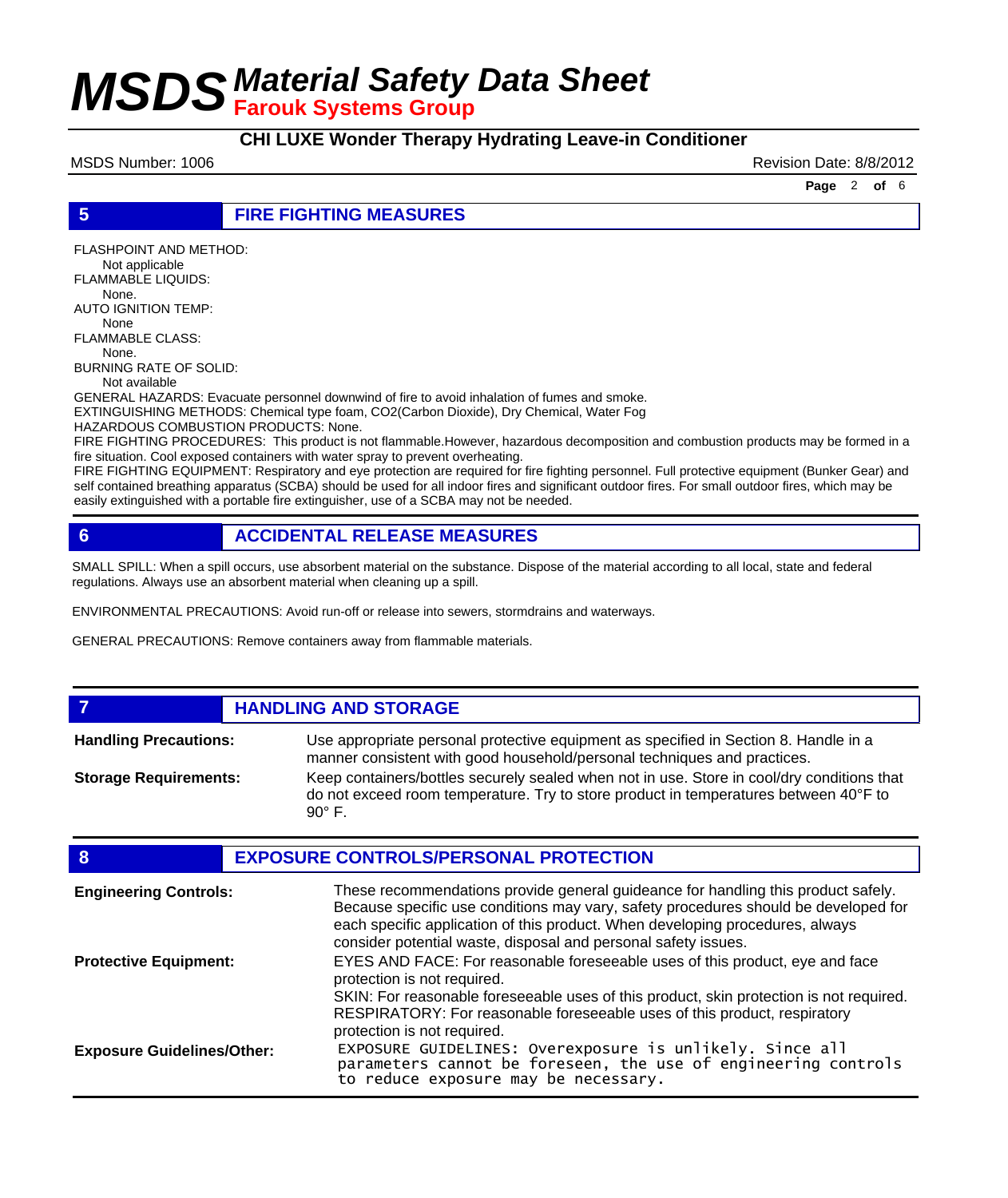**CHI LUXE Wonder Therapy Hydrating Leave-in Conditioner**

MSDS Number: 1006 **Revision Date: 8/8/2012** Revision Date: 8/8/2012

**Page** 3 **of** 6

### **9 PHYSICAL AND CHEMICAL PROPERTIES**

**Appearance:** Beige **Physical State:** Cream **Odor:** Pleasant fragrance **pH:** 3.8 - 5.2 **Vapor Pressure:** N/A **Vapor Density:** N/A

**Boiling Point:** Not determinated **Freezing/Melting Pt.:** N/A **Solubility:** Soluble in water. **Spec Grav./Density:**

**Viscosity:** 1800 - 2800 cps

| 10                                       | <b>STABILITY AND REACTIVITY</b> |                                           |
|------------------------------------------|---------------------------------|-------------------------------------------|
| <b>Stability:</b>                        |                                 | YES.                                      |
| <b>Conditions to avoid:</b>              |                                 | Extreme temperatures.                     |
| Materials to avoid (incompatability):    |                                 | Keep away from strong oxidizing material. |
| <b>Hazardous Decomposition products:</b> |                                 | None known.                               |
| <b>Hazardous Polymerization:</b>         |                                 | Will Not Occur.                           |

### **11 TOXICOLOGICAL INFORMATION**

ACUTE: DERMAL LD50: Not available. ORAL LD50: Not available. INHALATION LC50: Not available. EYE EFFECTS: This product may cause irritation to eyes if not used under normal conditions. TARGET ORGANS: NONE. SENSITIZATIONS: Not available. CARCINOGENICITY: IARC: Listed by IARC - No. NTP: Listed by NTP - No. OSHA: Listed by OSHA - No.

MUTAGENICITY: Not available. REPRODUCTIVE EFFECTS: None. TERATOGENIC EFFECTS: Not available.

**12 ECOLOGICAL INFORMATION** 

ENVIRONMENTAL DATA: Not available. ECOTOXICOLOGICAL INFO: Not available. DISTRIBUTION: Not available. CHEMICAL FATE INFO: Not available.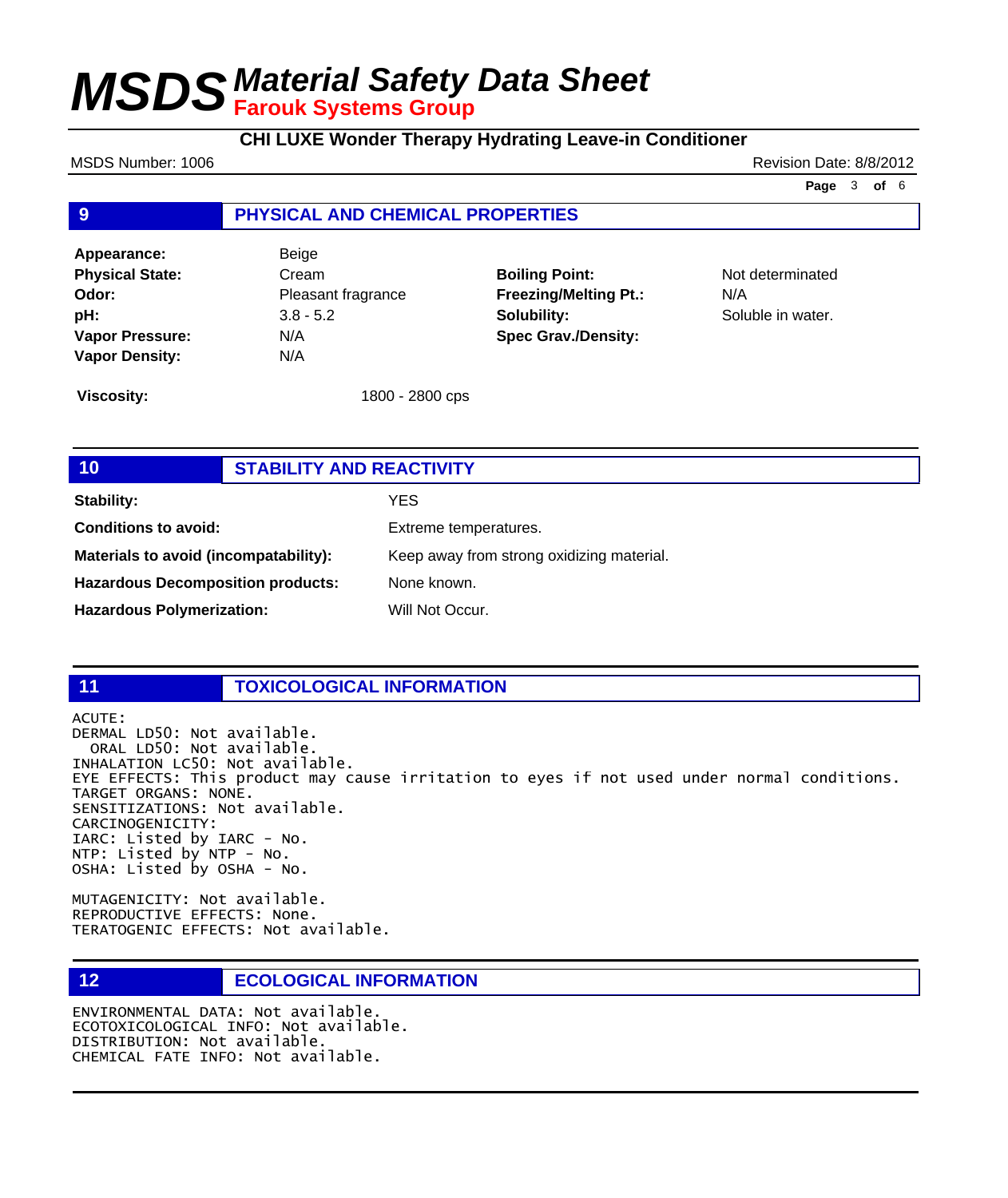### **CHI LUXE Wonder Therapy Hydrating Leave-in Conditioner**

MSDS Number: 1006 **Revision Date: 8/8/2012** Revision Date: 8/8/2012

**Page** 4 **of** 6

### **13 DISPOSAL CONSIDERATIONS**

US EPA Waste Number and Descriptions:

DISPOSAL METHOD: Controlled release of diluted product into a biological wastewater treatment plant. COMPONENT WASTE NUMBER: No EPA Waste Numbers are applicable for this product's components. DISPOSAL INSTRUCTIONS: Dispose of waste material according to local, state and federal rules and regulations.

**14 TRANSPORT INFORMATION**

This product is not regulated as a hazardous material by the United States (DOT) or Canadian (TDG) transportation regulations.

DOT CLASSIFICATION: Class: None. Non-regulated, non-hazardous

IMDG CLASSIFICATION: Class: None. Non-regulated, non-hazardous

IATA CLASSIFICATION: Class: None. Non-regulated, non-hazardous

1-800-424-9300 1-703-527-3887 CHEMTREC

Outside the United States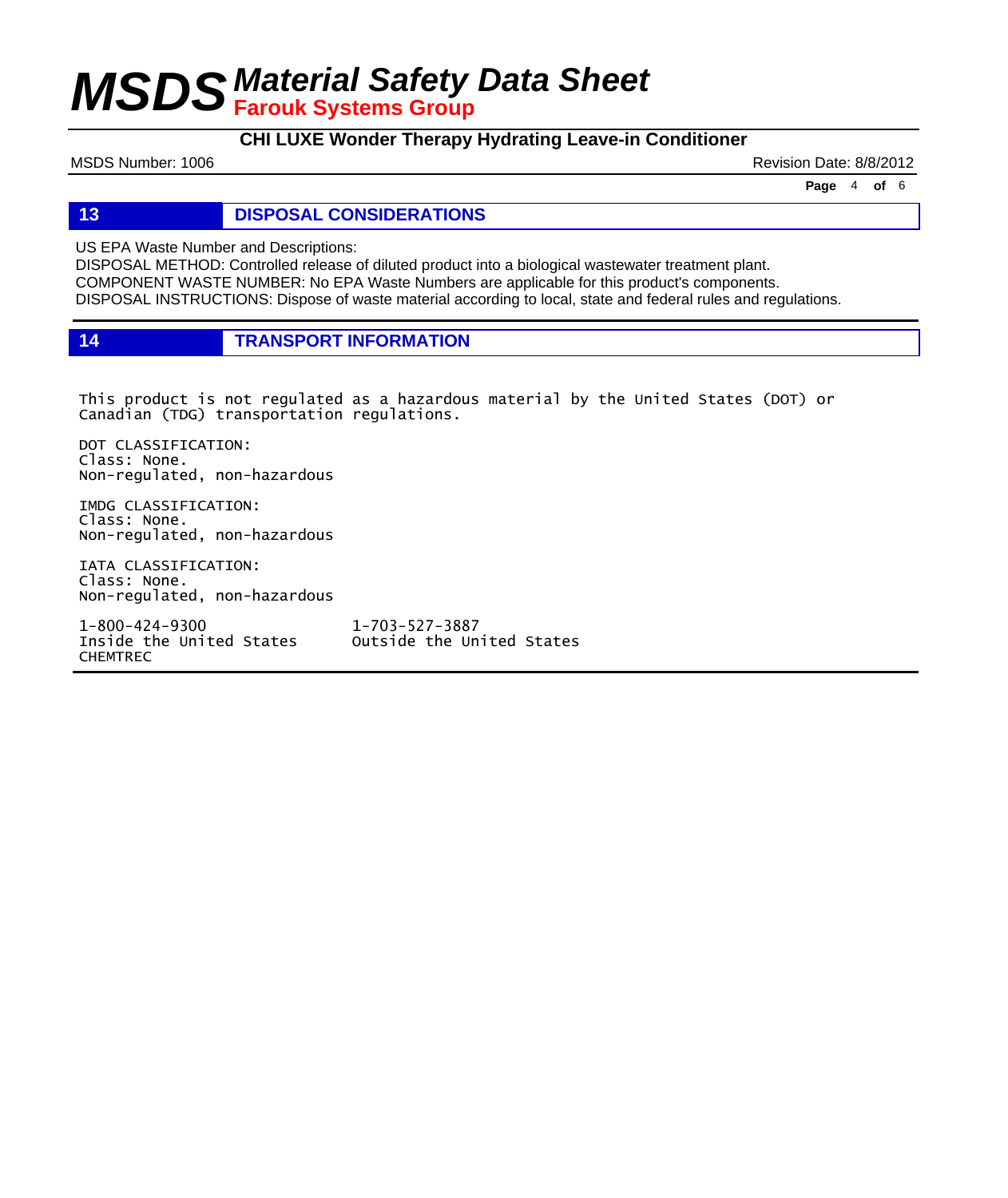#### **CHI LUXE Wonder Therapy Hydrating Leave-in Conditioner**

MSDS Number: 1006 **Revision Date: 8/8/2012** Revision Date: 8/8/2012

**Page** 5 **of** 6

**15 REGULATORY INFORMATION**

UNITED STATES: SARA TITLE III (Superfund Amendments and Reauthorization Act) 311/312 HAZARD CATEGORIES

Fire: No. Pressure Generating: No. Reactivity: No. Acute: No. 313 REPORTABLE INGREDIENTS: Not applicable. TITLE III NOTES: None. CERCLA(Comprehensive Response, Compensation, and Liability Act) CERCLA RQ: None. TSCA(Toxic Substance Release Act) TSCA REGULATORY: All ingredients are listed in the TSCA Inventory.

CANADA: WHMIS(WORKER HAZARDOUS MATERIAL INFORMATION SYSTEM) This product is WHMIS controlled. CANADIAN INGREDIENT DISCLOSURE LIST: None CANADIAN ENVIRONMENTAL PROTECTION ACT: All intentional ingredients are listed on the DSL(Domestic Substance List).

EUROPEAN COMMUNITY: EU REGULATORY: All intentional ingredients are listed on the European's EINECS Inventory. STATE REGULATIONS: Not available. LOCAL REGULATIONS: Not available.

**16 OTHER INFORMATION**

 $1 =$  Slight 2 = Moderate 3 = Serious  $4 =$  Severe NFPA RATING: FLAMMABILITY: 0 HEALTH: 1 REACTIVITY: 0 SPECIAL: None

NFPA CODES: Hazard Scale:  $0 =$  Normal

HMIS RATING: FLAMMABILITY: 0 HEALTH: 1 PHYSICAL HAZARD: 0 PERSONAL PROTECTION: N/A

Disclaimer: Reasonable care has been taken in the preparation of this information, but the manufacturer makes no warranty of merchantability or any other warranty, expressed or implied, with respect to this information. The manufacturer makes no representations and assumes no liability for any direct, incidental or consequential damages resulting from its use.

 $\Box$  . The contribution of the contribution of the contribution of the contribution of the contribution of the contribution of the contribution of the contribution of the contribution of the contribution of the contributi